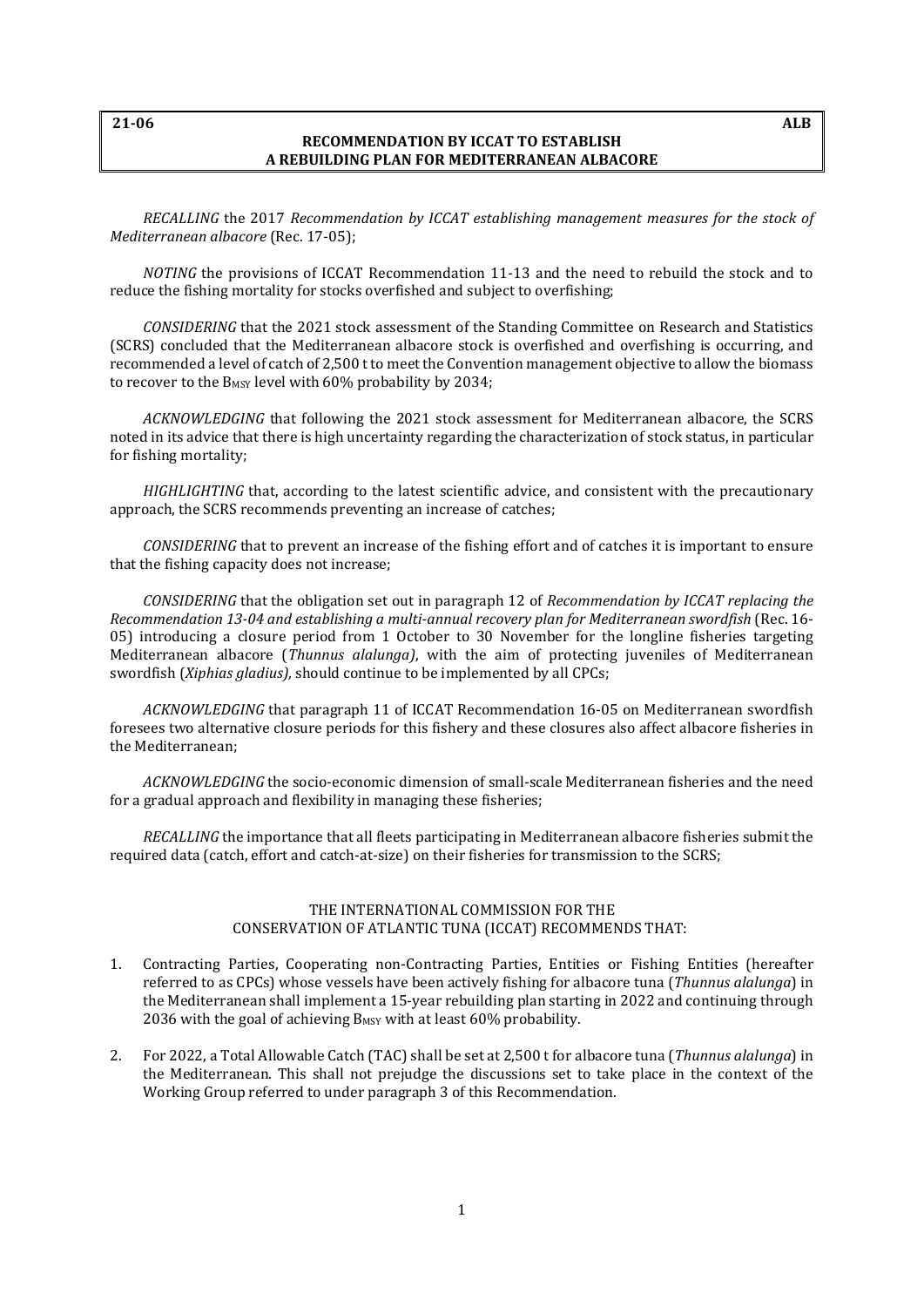- 3. An ICCAT Working Group shall be established in February 2022 in order to establish:
	- a) a fair and equitable allocation scheme of the TAC of Mediterranean albacore;<br>b) a 2022 CPC quota, without prejudice to the allocation scheme referred to in p
	- b) a 2022 CPC quota, without prejudice to the allocation scheme referred to in point a);<br>c) the mechanism to manage the TAC.
	- the mechanism to manage the TAC.

The Working Group shall, in the context of the establishment of the allocation key, use transparent and objective criteria, including those of an environmental, social and economic nature, and notably take into account *Resolution by ICCAT on Criteria for the allocation of fishing possibilities* (Res. 15-13).

- 4. A mutually agreed TAC allocation shall be adopted through a supplementary Recommendation at the 2022 Annual Meeting.
- 5. Each CPC shall limit the number of their fishing vessels authorised to fish for Mediterranean albacore to the number of vessels that were authorized to fish for Mediterranean albacore in 2017 under paragraph 28 of Recommendation 16-05; alternatively, in 2018 for CPCs which started to issue licenses for their fishing vessels in 2018 following the adoption of Recommendation 17-05. The CPCs shall communicate to the Commission, by 15 January 2022, the year of reference applying to them. CPCs, which used 2017 as the year of reference, may apply a tolerance of 10% to this capacity limit.
- 6. CPCs shall provide to the ICCAT Secretariat the list of all sport and recreational vessels authorized to catch albacore in the Mediterranean Sea, at least 15 days before the exercise of the activities. Vessels not introduced on this list shall not be authorized to catch Mediterranean albacore.
- 7. CPCs shall take the necessary measures to prohibit the catch and retention on board, transshipment or landing of more than three Mediterranean albacore specimens per vessel per day for sport and recreational fisheries.
- 8. The marketing of Mediterranean albacore caught in sport and recreational fishing shall be prohibited.
- 9. Without prejudice to the obligation set out in paragraph 12 of *Recommendation by ICCAT replacing the Recommendation 13-04 and establishing a multi-annual recovery plan for Mediterranean swordfish* (Rec. 16-05), Mediterranean albacore shall not be caught (either as a targeted species or as bycatch), retained on board, transhipped or landed during either:
	- a) the period from 1 October to 30 November and during an additional period of one month between 15 February and 31 March;
	- b) or, alternatively, during the period from 1 January to 31 March each year.

The CPCs shall communicate to the Commission, by 15 January 2022, the closure periods of their choice.

- 10. CPCs shall monitor the Mediterranean albacore stock and shall submit to the Commission, at least two months before the Annual Meeting of the Commission, all relevant scientific information on catch, size and age at maturity, habitat, impact of longline fisheries in terms of catch composition, CPUE series, size distribution of the catches, and monthly estimation of spawner and recruit proportion in the catches. These data shall be submitted to the SCRS in the format required by ICCAT.
- 11. In 2023, the SCRS shall provide an updated assessment of the state of the stock on the basis of the most recent data available. It shall assess the effectiveness of this rebuilding plan and provide advice on possible amendments to the various measures within this plan. The SCRS shall advise the Commission on the appropriate characteristics of the fishing gear, the closure period in paragraph 9, as well as the minimum size to be implemented for Mediterranean albacore.
- 12. By the end of 2023, based on this scientific advice, ICCAT shall adopt, where necessary to comply with the management objectives, amendments to the management framework for Mediterranean albacore, including the revision of the catch limits and alternative management scenarios.